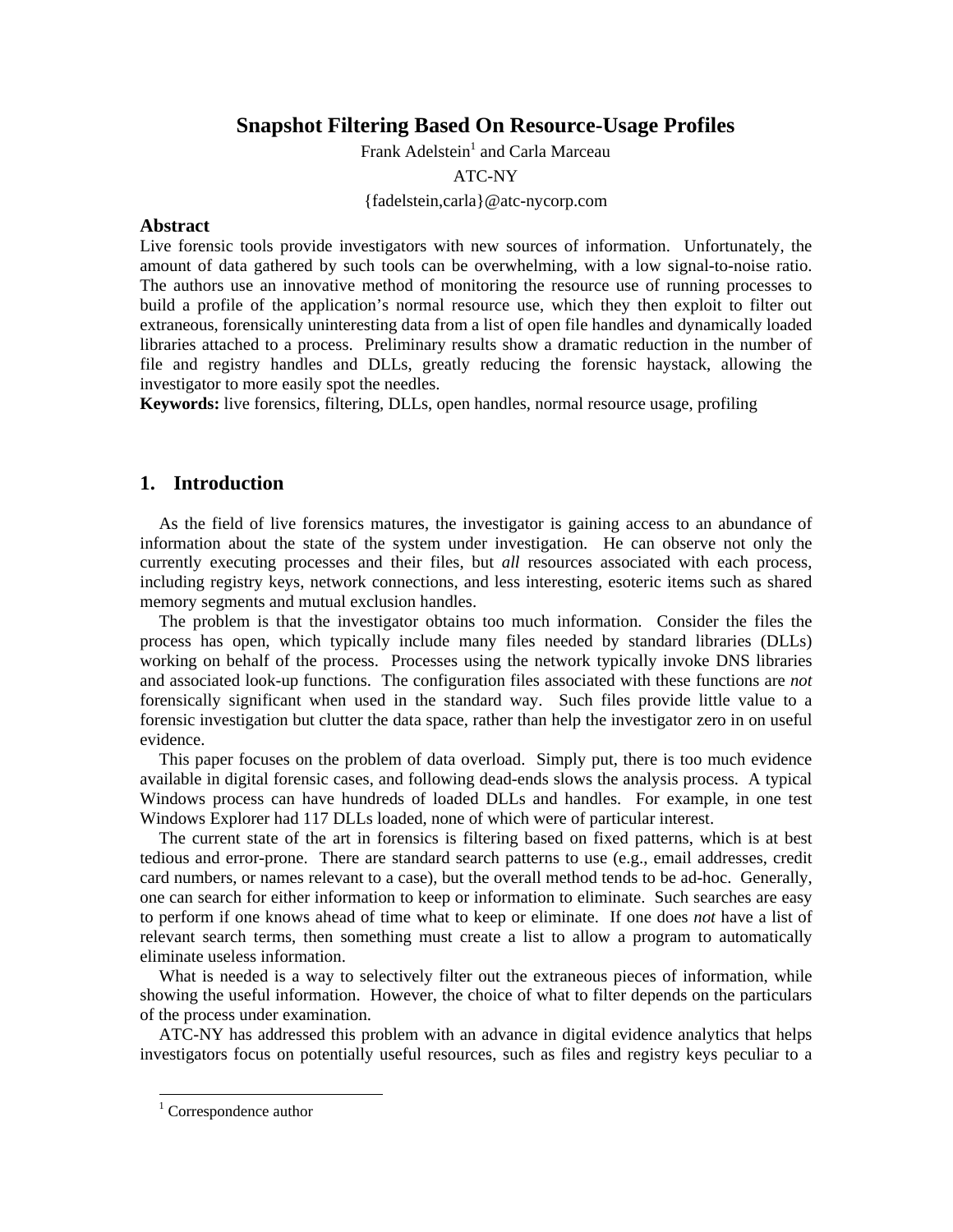process. To do so, we employ a tool, AppMon, which observes a running application (across multiple invocations, by multiple users) and builds an abstract *profile* of the normal resource use of that application. As a proof of concept, we used the profile with our live forensic tool, OnLine Digital Forensic Suite™ (OnLineDFS), to filter out resources that the application often uses. Our hypothesis is that the remaining information will be more interesting and much easier to peruse.

The rest of the paper is organized as follows. A description of OnLineDFS and the process data it gathers is presented in Section 2, Section 3 describes the resource profile and how it is generated. Section 4 presents the results, and Section 5 discusses the conclusions and future work.

### **2. Gathering process data with OnLineDFS**

OnLineDFS is a Web-based tool created by ATC-NY to gather volatile data from a live system with minimal impact to the running system [1]. It was one of the earliest products to gather volatile data in a systematic way. Online DFS addresses both UNIX™ and Windows systems, but in this paper we focus on Windows computers.

OnLineDFS provides extensive information about running processes. It dispatches *transient utilities* to run on the target system to gather information. The utilities generally send results in plain-text or XML. The user interface presents the results to the user in HTML, through a web browser. The "detailed process list" page combines results gathered from several utilities.

In addition to general data about the computer, OnLineDFS gathers the following detailed information about each process: process name, process ID, user, command line, priority, start time, memory statistics, execution times (user, kernel, elapsed), open network ports, running threads, loaded DLLs, and open handles.

As noted earlier, the last two items often include hundreds of entries. For DLLs, OnlineDFS reports the version number and path for each loaded DLL. Most DLLs are loaded from either "C:\Windows\system32" or a directory related to the program such as "C:\Program Files\Microsoft Office\..." In addition, related system libraries tend to have similar version numbers (e.g., 5.01.266.2180 or 11.00.5601.0000). While an investigator can spot outliers by sorting the results by version or path, the process of doing so is tedious and errorprone.

Online DFS reports the type and path for all open file and registry key handles. The registry contains a wealth of information; but, many keys are not forensically significant. For registry keys, the path is similar to a file path, e.g., \REGISTRY\MACHINE\SYSTEM\ControlSet001\Control\Nls\CodePage.

#### **3. Resource-usage profiles**

From a potentially very large number of resources in use by a process, we wish to filter out resources that are unlikely to be of interest in an investigation. We begin by observing that each process is devoted to a single application. The resources used by an application fall into four groups:

- **Application-specific**. The application needs a given resource—e.g., file or registry key and obtains it by name. An example would be the application's initialization file. On Windows systems, these files are typically found in the %homedrive%\program files folder.
- **Application/user-specific**. The application maintains certain data per user—e.g., user mailboxes maintained by Outlook. These files are typically kept in the %appdata% directory on Windows XP systems.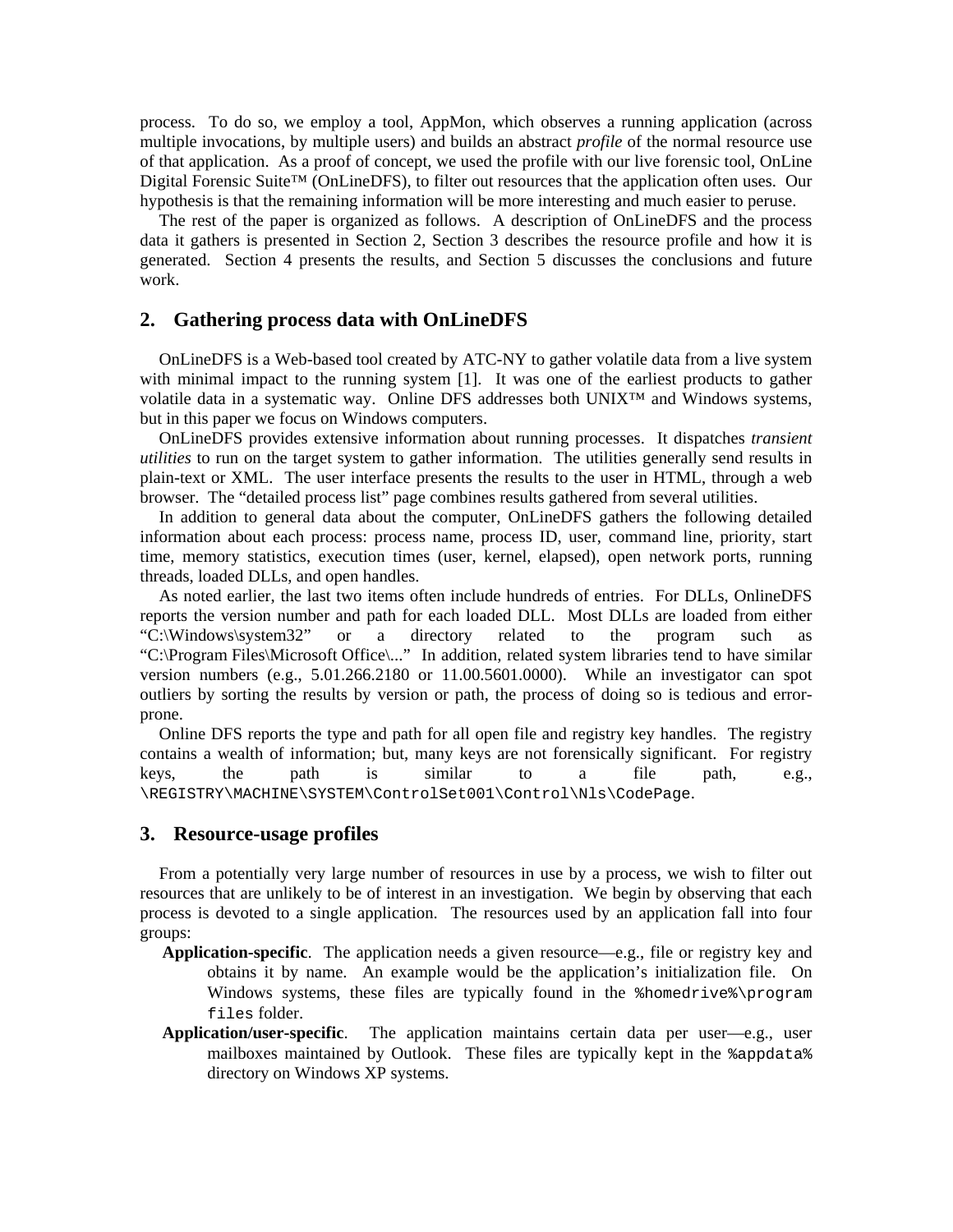- **Operating-system-specific.** A system library routine invoked through the application needs a particular registry key and obtains it by name. An example would be the Windows initialization file or a registry key describing the local machine.
- **Process**-**specific**. Some resources, such as user-specified files and temporary files, are peculiar to the process. Other executions of the same application would not use files with these names.

Based on this observation, we can now see that the forensic investigator is interested in just two categories of file. The **process-specific category** is the most interesting when the focus of the investigation is a person using the computer as a common tool. This category includes local copies of Web pages downloaded by a Web browser process and attachments to emails the target computer is either sending or receiving. **Application-user-specific** files are also of interest, especially when more is known about the application. This category includes mailboxes, contact lists, cookies, and (Web) bookmarks.

Further, since the application must be able to find all but the process-specific resources by name, what is really needed are the names by which the process obtains its application-, system-, and application/user-specific resources.

The names of many resources are easy to guess—especially files and registry keys required by an application. For example, we would expect Outlook to use files whose pathnames begin with %homedrive%\program files\microsoft office or %appdata%\microsoft\outlook. However, that criterion is not adequate for large, complex applications. In fact, Outlook also commonly uses files that a forensic investigator might not have predicted. A partial list includes:

```
%allusersprofile%\application data\microsoft\network\connections\pbk 
%allusersprofile%\application data\microsoft\office\data\opa11.bak 
%allusersprofile%\application data\microsoft\office\data\opa11.dat 
%appdata%\microsoft\office\mso1033.acl 
%appdata%\microsoft\office\msout11.pip 
%appdata%\microsoft\systemcertificates\my\certificates 
%homedrive%\program files\common files\microsoft shared\ink\penusa.dll 
%homedrive%\program files\messenger\msmsgs.exe
```
A more systematic approach to obtaining the names of resources that an application consistently uses is to empirically collect data on the application's resource use and create a *resource-usage profile*. Such a profile should be independent of individual users, computers, or sites and should respect the application's use of environment variables. We have developed instrumentation to collect data on an application's use of resources and software that reads the resulting traces and creates empirical profiles of an application's use of files, DLLs, registry keys, and network addresses [9]. Within each resource category, the profile classifies each resource as application-specific, system-specific, or per-process. (The per-application category also includes application/user-specific resources).

The algorithm used to construct the profile is straightforward. First, for each trace, collect the set of files that are accessed and how they are used (e.g., read or written). Then correlate names and usage across traces to find names that are commonly used. "Commonly" means that the names appear in traces from a certain number of distinct IP addresses. Requiring that names be used on different computers prevents the inclusion of most user- and computer-specific resources.

Such names are assumed to be either application- or system-specific. System-specific files are located in certain well-known places in the file system. The remaining common files are deemed application-specific. Note that some names that the algorithm deems "application-specific" may not actually be known to the application. For example, profiles for Outlook typically include files used by anti-spam add-ins, because they are so commonly used with Outlook.

However, pathnames often include login names; using the "raw" pathname would cause the algorithm to miss common names. To address this problem, the instrumentation also collects the definition of standard OS environment variables during execution of the process; for each file, it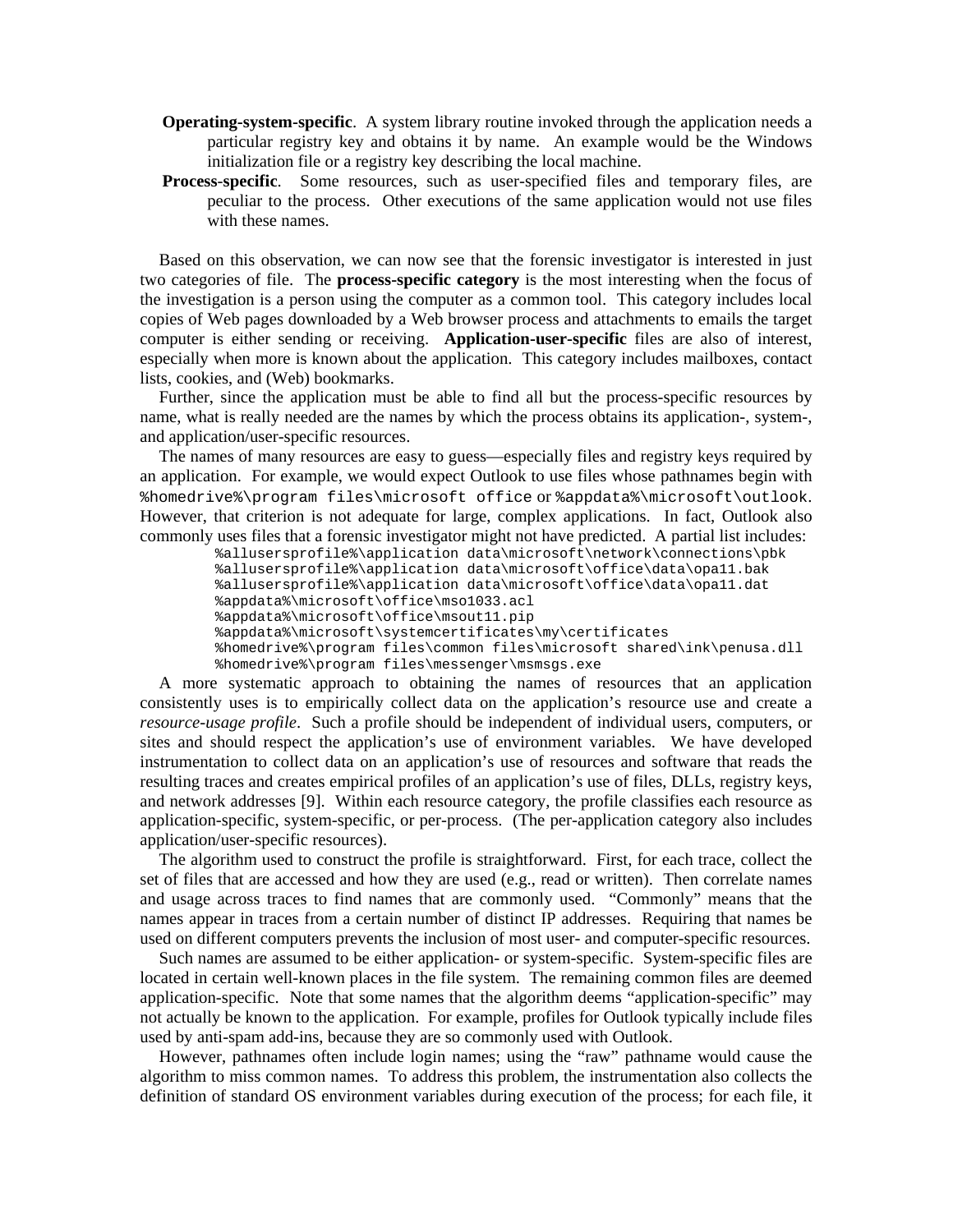records all the ways of writing its name using the environment variables. (Note: A given application may maintain some file pathnames in registry keys. Our algorithm does not currently find such keys or extract the pathnames.) For example, the pathname c:\documents and settings\fadelstein\application data\microsoft\office\ msoutll.pip might also be written %homedrive%:\documents and settings\%username%\application data\microso ft\office\msoutll.pip or %appdata%\microsoft\office\msout11.pip. Names are correlated across traces to find common variants in distinct traces. The profile contains the most general common variant name—in this case, the name beginning %appdata%.

This algorithm results, then, in a profile of the application-specific and OS-specific resources (files, DLLs, registry keys, and network addresses) that are commonly used in conjunction with a given application.

#### **3.1. How OnLineDFS uses the AppMon profile**

OnLineDFS uses the AppMon profile in a straightforward way. Once the investigator has selected a profile to apply to a process, OnLineDFS reads the profile, and then iterates over all resources associated with the target process. Resources found in the profile are suppressed; resources not in the profile are displayed to the investigator. As a final step, all of the "esoteric" handles, including shared memory segments, semaphores, and mutual exclusion ("mutants") handles, are also suppressed. OnlineDFS uses the profiles to perform data reduction only, it does not "flag" any of the remaining data as abnormal. Our goal is to reduce the amount of time an investigator must spend examining the details associated with the process data.

#### **3.2. Effects of Imperfect Profiles**

The technique of constructing resource-usage profiles based on empirical data collected from a set of computers has a long history in the field of intrusion detection (a partial list of papers in this field includes [2, 3, 4, 5, 6, 7, 8, 10, 11]). Variations from the empirical profile are symptoms of anomalous code, which may indicate an attack.

Anomaly detection based on empirical profiles is subject to both false positives and false negatives. A *false positive* occurs when the program exhibits behavior that does not occur in the profile; for example, it may be caused by an uncommon but perfectly legitimate exception. False positives occur in resource usage profiles, but their effect is innocuous: a false positive simply adds one to the length of a list of files or registry keys that the investigator must consider. A *false negative* occurs when the program exhibits behavior that is in the profile but is nonetheless anomalous. Mimicry attacks [12] succeed by imitating normal behavior. In the context of forensic filtering, a false negative occurs when a file or registry key normally used by the process is filtered out, although it should not be. For example, the program may often write to a certain registry key. In the target process, the user explicitly causes a write to that registry key, but the registry key is hidden because of the filtering. Note that the only resources that can be hidden in this way are those normally used by the program. Therefore, this can only be a cause of concern in cases where the malicious action of the user is focused on such a resource. For example, a user might move a file containing illicit material to the location of an application file that he knows the application will not use on his behalf. However, we do not consider this a major concern. Current digital forensic tools can identify file type/file name mismatches, such as a jpeg image file with a .dll suffix. While this process is slow for large disk images, it is what is currently done. The method presented in this paper is intended to reduce the time investigators must spend examining certain resource lists; it does not replace existing techniques and methods.

The investigator is first presented with the unfiltered results. He then applies the filter to reduce the amount of information to review. If no promising leads are found, the investigator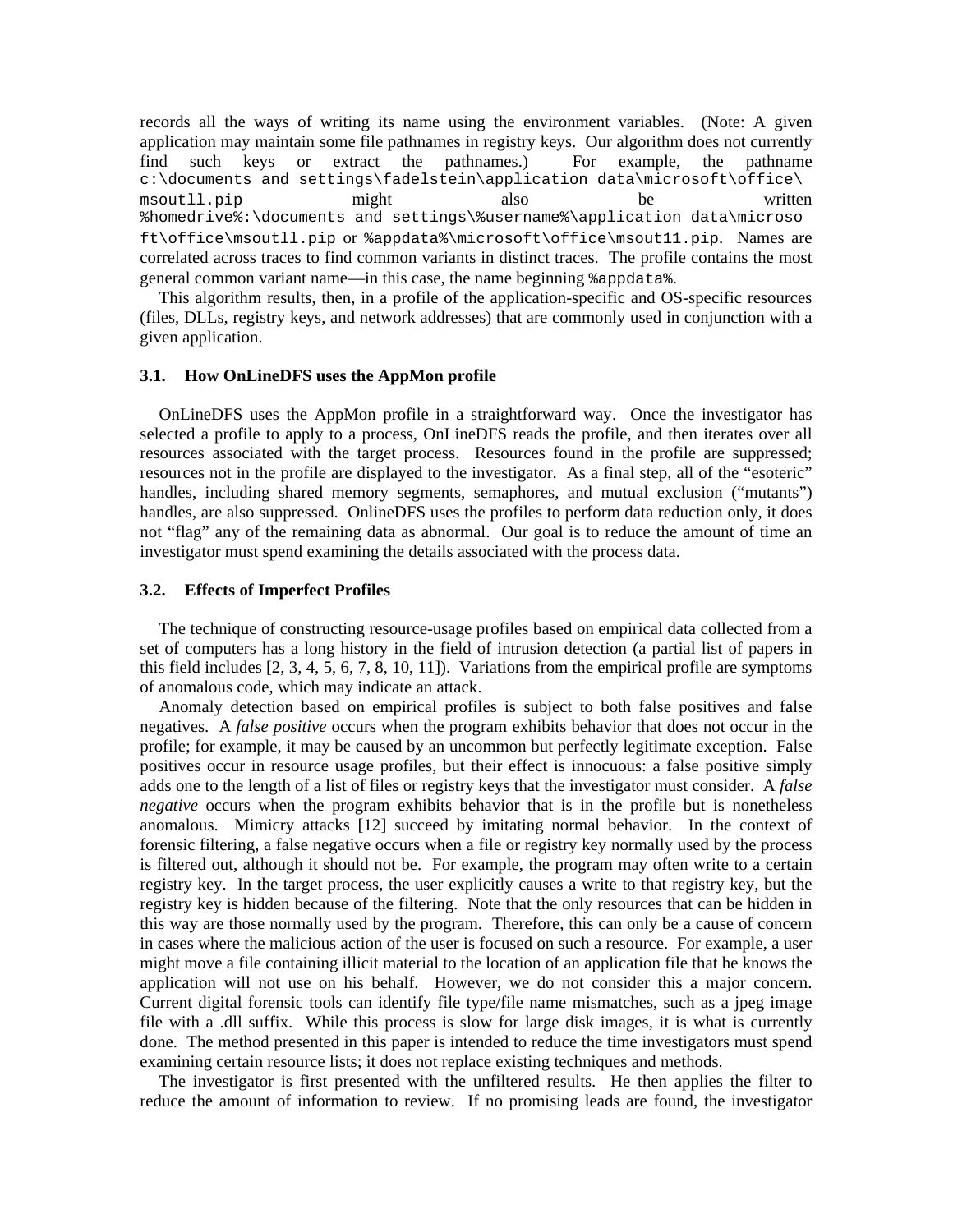must revert back to the unfiltered results and examine the remaining data. There should not be a significant impact from a legal point of view. The filters are analogous to performing a regular expression search for email addresses or URLs on a disk image. In both cases, the defense would have access to the raw data and could investigate it as they wish.

Many uses of anomaly detection are based on sequences of kernel calls [2, 3, 4, 6, 7, 8, 10, 11]. A concern in such systems is the sensitivity of the profile to small changes in the code. We expect the resource usage profiles described in this paper to be relatively insensitive to such changes. Patches and minor revisions to a program do not typically change its use of registry keys and files. In fact, we have found that most revisions to a program have little or no effect. We commonly create new resource usage profiles only for major revisions to a program (e.g., from Firefox 2 to Firefox 3). Similarly, small changes to the operating system have no perceived effect.

## **4. Results**

We have compiled profiles for the following XP and Vista applications: Acrobat, Acrobat Reader, Excel, Firefox, MS Calculator, Outlook, WordPad, Word, and Notepad. The tests were performed using the 32-bit Windows XP operating system for our tests.

The processes were stock programs running no hidden functions. The processes executed 3 different common applications: Word, Excel, and Outlook. We selected those programs because they are commonly used and complex, generating a long list of DLLs, open files and registry keys. The test consisted of starting the program and performing some routine actions, such as entering text into Word or reading a message and opening the attached file. Then, we created a forensic snapshot under OnLineDFS using its "initial acquisition" feature. The initial results are promising.

In every case, the displays of both DLLs and keys shrank dramatically, as shown in Figure 1. The filtered list of DLLs generally fit on a single page, and the handle list, while longer, was much more easily perused. The filtering process did not remove any significant data, such as the .doc file that Word was editing or the Acrobat process started by Outlook on a PDF attachment. Note that some of the reduction in the number of handles, especially Outlook, is due to the automatic filtering of all "esoteric" handles, specifically events, which are unrelated to the resource profiling.

The number of files, however, remains almost the same. We believe this is caused by the way applications use files. The forensic snapshot represents a very small amount of the total run-time of the application. For most of an application's run time, few files are held open continuously. Most applications open a file, perform the read or write action, and then close the file. Therefore, it is unlikely that the forensic snapshot will record many open files. The forensic snapshot records many "device" files, e.g., \device\tcp, which is not considered a resource by our AppMon code and will not appear in our profile. And finally, the current version of our filtering code only removes the *first* occurrence of a resource that appears in the profile. Future versions of the code will remove all duplicates. We note that duplicate file and registry handles commonly occur. While the removal of duplicates will significantly improve the results shown in Figure 1, it is tangential to the improvements from profiling, as is the suppression of the shared memory and other esoteric handles. The results presented in Figure 1 are due only to the profiling.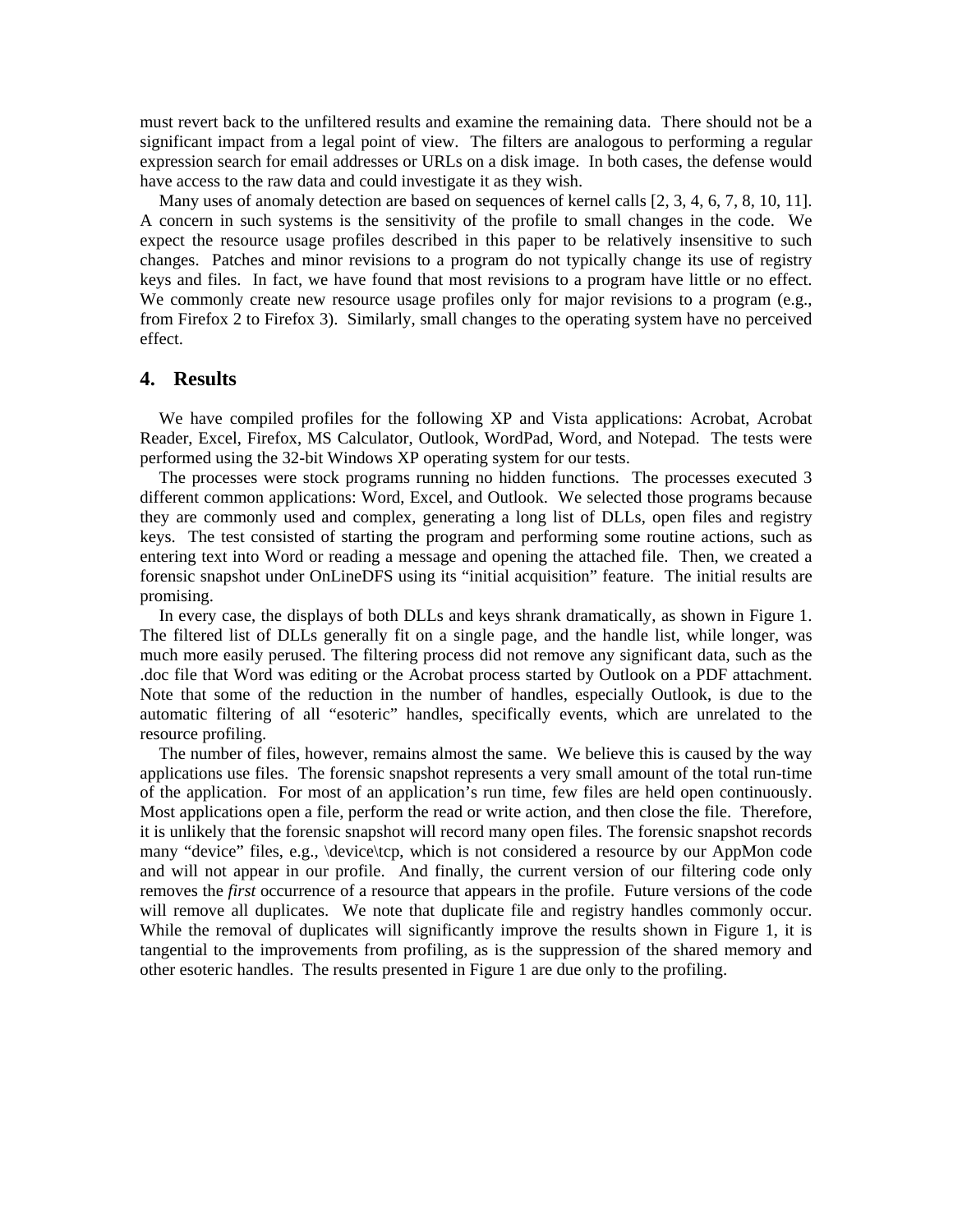

**Figure 1. Number of profile entries with and without filtering** 

# **5. Conclusion and future work**

The preliminary results are encouraging. In general, the filtering process significantly reduces the DLLs and handles displayed significantly. We used the Microsoft Office tools as examples because they are of general interest and tend to use a large number of DLLs and handles. By adopting a principled way to automatically filter uninteresting data from running processes, live forensic tools can provide a higher quality of data, which enables investigators to more quickly find forensically significant data, such as user-specified files written by a process or registry keys that contain process-state information.

While the tests were based on applications for which profiles already existed, an investigator could easily generate profiles *after* taking the forensic snapshot. Therefore, this filtering technique is not limited to processes for which a profile *currently* exists.

Incomplete profiles act like less efficient filters; they allow some useless data to be displayed, but still filter out most chaff. It is unlikely that profiles contain forensically useful data. An investigator who is interested in files or keys that the application always uses can turn off filtering (by default it is off).

Future work includes duplicate handle suppression, more extensive tests, additional profiles, and tools to automate data collection for profiles. While the profile generation is automated, users are required to execute the applications, performing tasks to select menus, click on buttons, and provide input. Another avenue for future work is to determine the effectiveness of profiles that were generated very quickly, for example, profiles that were created by starting an application and selecting only a few standard menu items such as File->new, File->Save As, and File->Print. Other work includes exploring different filtering methods and isolating application/user-specific resources.

## **6. References**

[1] Frank Adelstein, "MFP: The Mobile Forensic Platform," *International Journal of Digital Evidence*, Volume 2, Issue 1, Spring 2003.

 [2] S. Forrest, S. A. Hofmeyr and A. Somajayi, "A Sense of Self for UNIX Processes," in Proceedings of IEEE Symposium on Computer Security and Privacy, 1996.